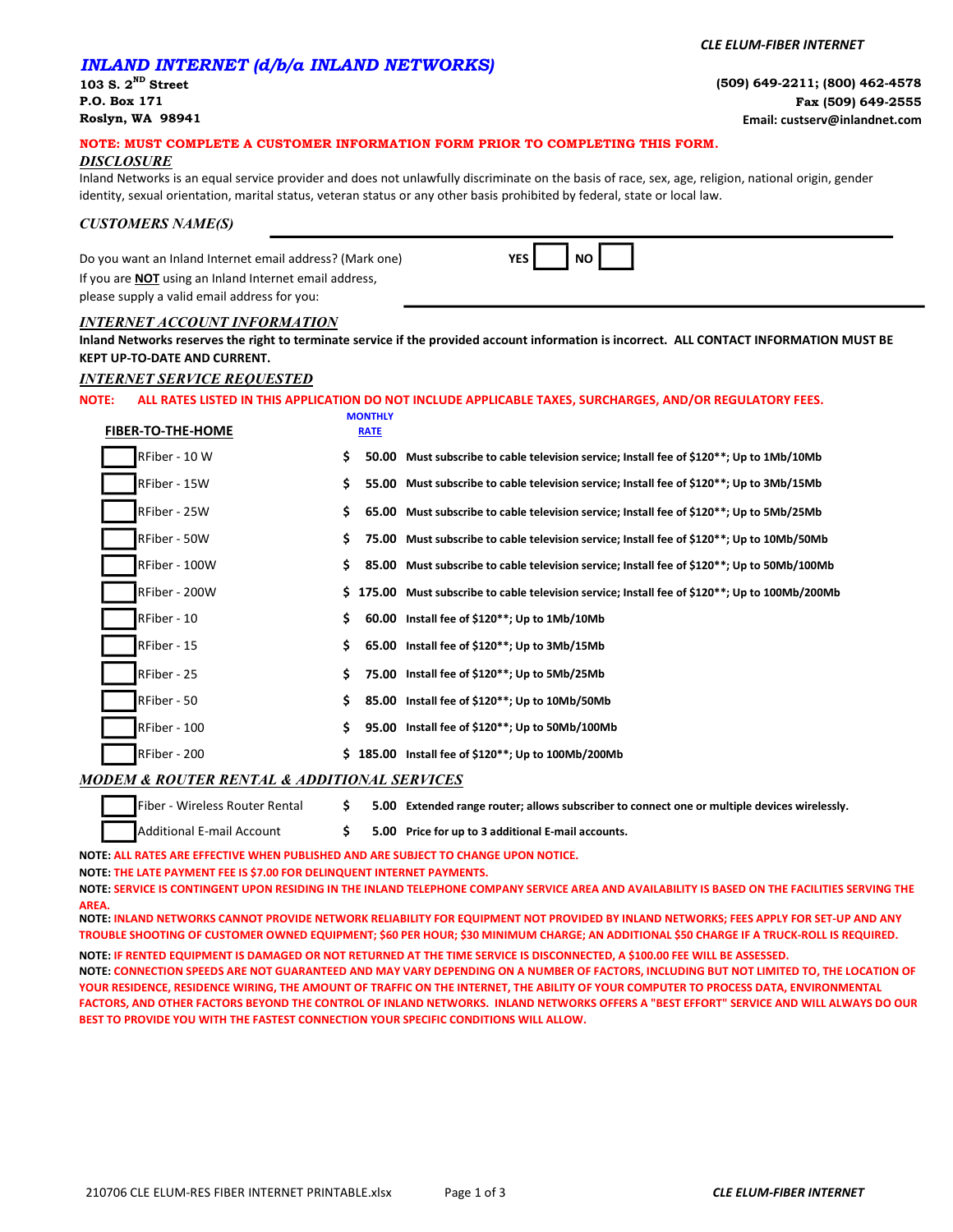## INLAND NETWORKS RESERVES THE RIGHT TO TERMINATE SERVICE IF THE PROVIDED ACCOUNT INFORMATION IS INCORRECT. ALL CONTACT INFORMATION MUST BE KEPT UP-TO-DATE AND CURRENT.

CUSTOMERS NAME (S)

# USER NAME AND PASSWORD (Please complete if you answered "YES" to an Inland Internet email address)

Username and Password MUST meet requirements (below) or the Internet service connection will be delayed pending compliance

(Lower case only) **Example 2** (Underline Capital letters. Distinguish between 0, O, 1, I & l clearly.) Username: Password:

# USERNAME/PASSWORD REQUIREMENTS

### USERNAME

A name with a minimum of three (3) and a maximum of sixteen (16) letters and/or numbers. A username, though it may contain numbers, must start with a letter. After the first letter, it may contain any combination of letters and numbers. No punctuation, spaces, hyphens or special characters may be included in the username. All letters must be in lower case (little letters). Your email address is a combination of your username and the "domain" name of the Internet server. (Example: johndoe99@inlandnet.com)

### **PASSWORD**

A "word" that is a combination of eight (8) to sixteen (16) charactes. The password MUST contain at least three of the four following type characters: 1) uppercase or capital letters; 2) lowercase or little letters; 3) numbers; and 4) special or dingbat characters. Inland Internet suggests the following

- > DO NOT USE your name in any form.
- > DO NOT USE your first or last name in any form.
- > DO NOT USE your spouses or child's name.
- > DO NOT USE other information easily obtained about you like your license plate number, telephone number, social security number, street
- > USE a password that you can remember. (Examples: Free4ALL, Comp#1a)(Please do not use these examples)

After the availability of your username and password are checked and your account has been activated, a customer service representative will attempt to contact you.

Additional Accounts or Additional E-mail Accounts:

USERNAME PASSWORD

| ACCOUNT#2 |  |  |
|-----------|--|--|

ACCOUNT #1

ACCOUNT #3